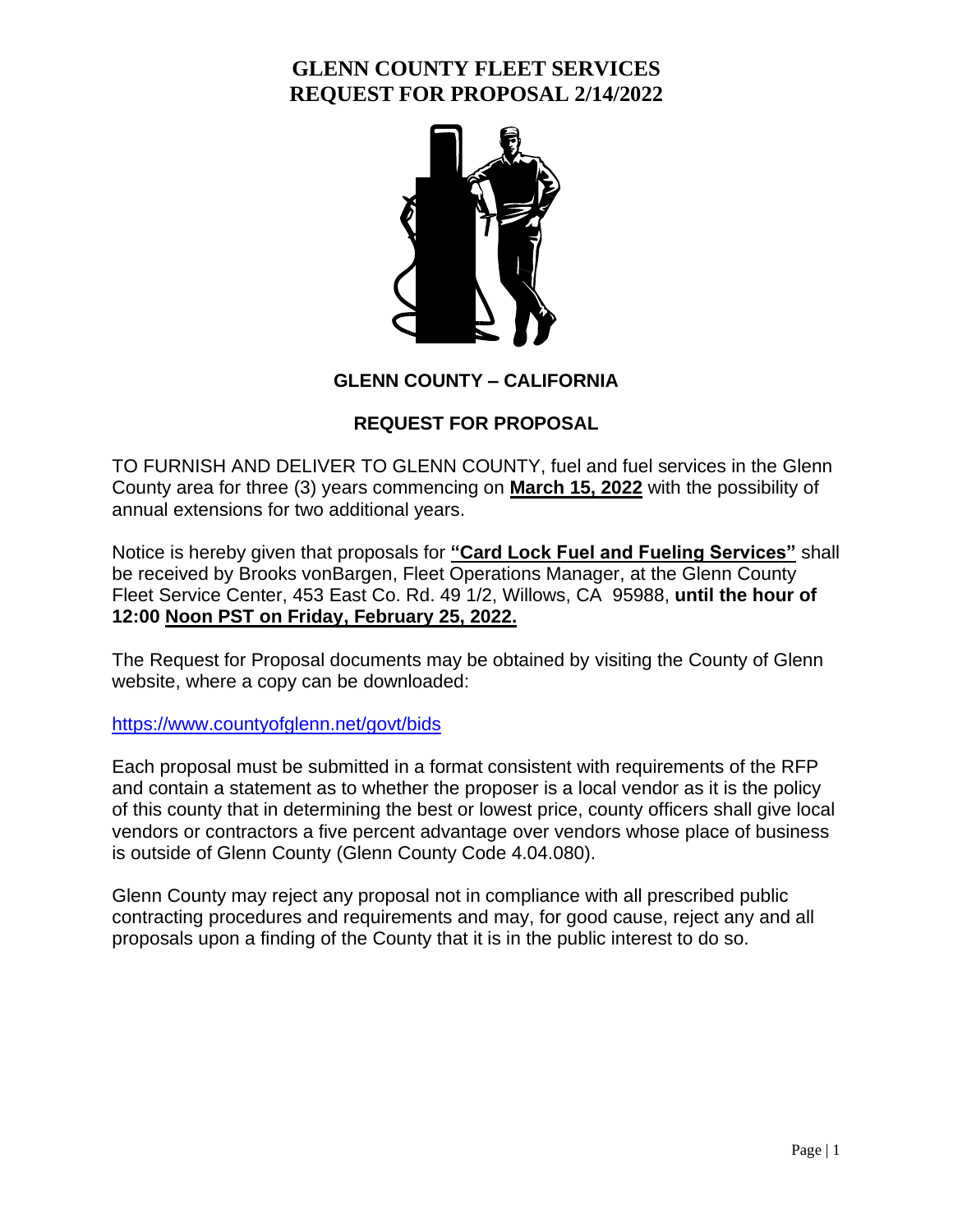#### **Glenn County Fuel and Fuel Services Proposal Instructions**

#### **PROPOSALS**

**Proposals will be accepted until 12:00 Noon, Friday, February 25, 2022.** Each proposal shall include the name of the individual who will serve as the prime contact in responding to questions or finalizing the service specifications.

All responses to the attached request for proposal (RFP) shall be delivered to:

Brooks vonBargen, Fleet Operations Manager Glenn County General Services Agency Fleet Services Division 453 E. County Rd. 49 ½ Willows, CA 95988

#### **All proposals will be opened at 12:00 p.m. Monday February 14, 2022.**

An evaluation of the proposal will be used as the basis for a three-year contract, with the possibility of annual extensions for two additional years. The RFP responses will be evaluated on several factors, including those listed on page 5 and the following:

- 24-hour availability of fuel products
- Proximity of facility to Glenn County principal business operation locations (Elk Creek, Hamilton City, Orland, Willows)
- number of dispensers
- ease of ingress and egress from facility
- offered price of fuel
- properly formatted, itemized purchase record and invoice delivered electronically as an e-mail attachment, or ability for County to retrieve purchase data into the county cost accounting management system
- billing frequency

Additional proposed contract terms listed on page 3-4, outlines the specifications which the County will include in the proposal evaluation.

#### **Bid results will be posted on County of Glenn Web site listed below.**

**<https://www.countyofglenn.net/>**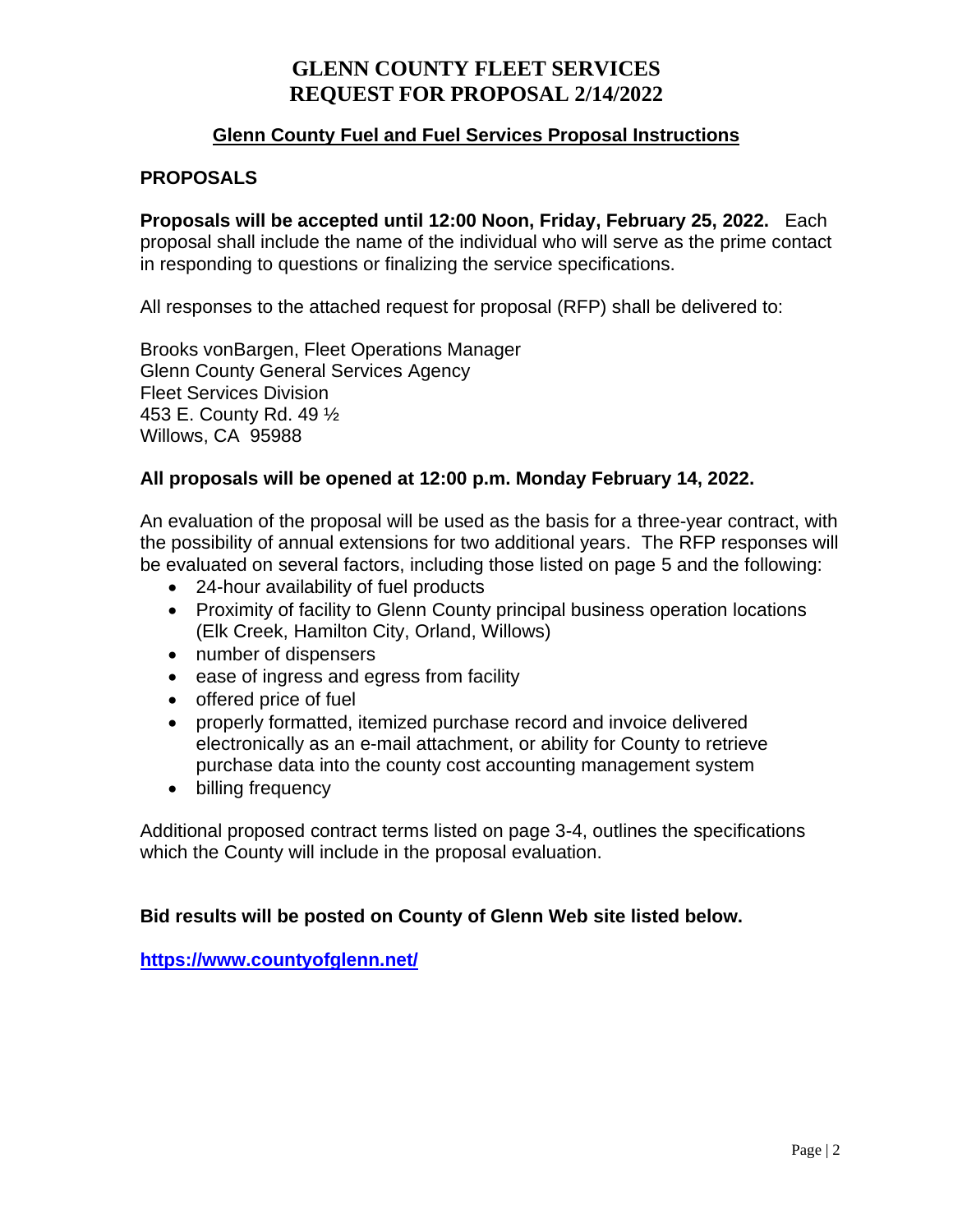#### **Evaluation of Proposals**

Proposers should be aware that the findings of County staff will likely result in a recommendation for the award of a contract. The final decision award of a contract rests with Brooks vonBargen, Fleet Operations Manager or his authorized representative.

In evaluating the proposals and selecting a contractor, Glenn County reserves the following rights:

- a. To reject any and all proposals;
- b. To issue subsequent Requests for Proposals, if desired;
- c. Not to award a contract for the requested services;
- d. To waive any irregularities or informalities in any proposal;
- e. To accept the proposal which Glenn County deems to be the most beneficial to the public and Glenn County;
- f. To negotiate with any officer to further amend, modify, refine, or delineate its proposal; and
- g. To negotiate and accept, without re-advertising the Request for Proposal, the proposal of any other proposer in the event that a contract cannot be successfully negotiated with the selected proposer.

#### **MATERIALS AND SERVICES SPECIFICATIONS FOR GLENN COUNTY FUEL AND FUEL SERVICES**

It is the intent of Glenn County to receive proposals from qualified contractors for the provision of fuel and fuel services for County vehicles as described in the following specifications.

### **GENERAL CONTRACT REQUIREMENTS**

**County Responsibilities** – The following services shall be furnished by the County:

- List of all vehicle unit identification numbers requiring fuel cards.
- Payment of properly documented and formatted invoices within 30 days of receipt by County.
- County employees shall pump fuel into County vehicles (if successful contractor is a card-lock facility).

**Contractor Responsibilities** – The County desires to receive the following services from the Contractor:

• Provide vehicle and driver cards within 72 hours of receipt of request. Provide overnight shipping at no additional fees when cards are needed urgently.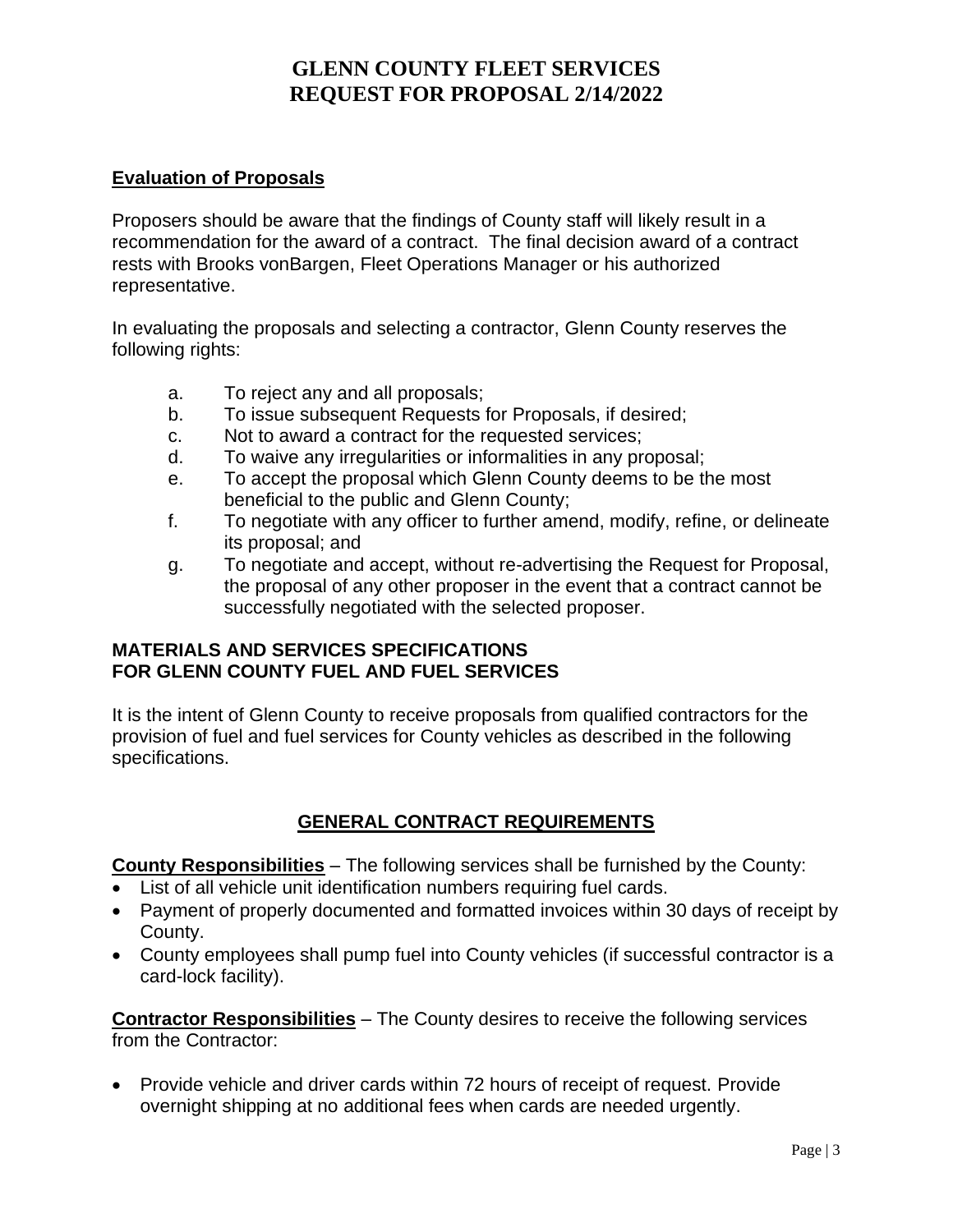- Provide modern fueling facilities with adequate ingress and egress for class A vehicles, and a sufficient number of dispensers to accommodate county vehicles.
- Provide tank/dispenser systems that meet current Environmental Protection Agency regulations governing fuel storage tank systems.
- Provide unleaded gasoline and diesel on a 24-hour/7-day schedule. County estimates annual requirement (including law enforcement vehicles) as 115,000 gallons unleaded gasoline and 35,000 gallons of diesel fuel.
- The ability to provide a three-prompt validation at the pump. Example, pin #, mileage, vehicle #.
- Invoice County every 15 days or (twice a month) for fuel used. Invoice shall include all applicable taxes.
- Invoice shall include the following information for each fuel transaction. Invoice shall list all transactions for each vehicle separately in a date/time/unit number sequential order.
	- Vehicle Number (4 digit County unit number)
	- Date/Time
	- Fuel Type
	- Odometer
	- Miles per Gallon
	- Gallons Pumped
	- Price per Gallon
	- Total Sale
	- Product Limitations

• Invoice shall include a summary for each vehicle showing total fuel pumped during month and average miles per gallon.

• Fuel transactions shall be submitted by a paper invoice sent out monthly accompanied by an e- mail invoice and electronic data file for import into a format compatible with county accounting system.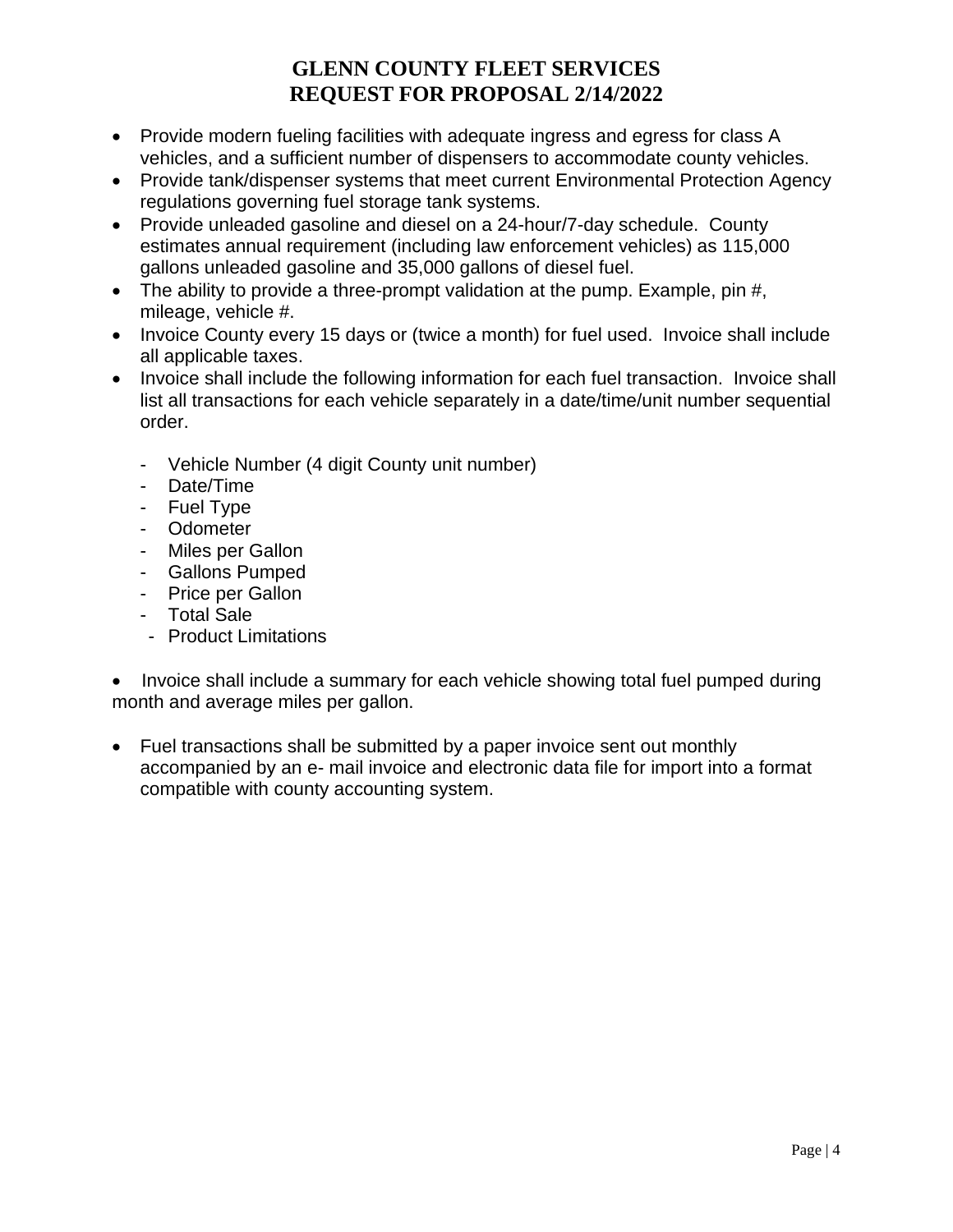#### **Proposal Evaluation Criteria**

The following details the standards by which proposals will be evaluated. Please address each of the items listed in your proposal.

- A. The qualifications of the firm and staff to perform the services required, as evidenced by the following information
	- 1. Financial resources
	- 2. Experience record
	- 3. Operations and management personnel
	- 4. Current client relationships
- B. The proposed operating plan for fuel facilities management.
	- 1. Days and hours of operation
	- 2. Location of fuel facility
	- 3. Operations and maintenance standards
	- 4. Fuel card generation and delivery promptness
	- 5. Quality of facilities
	- 6. Security measures at fueling sites i.e. lighting cleanliness, & regular inspections
	- 7. Number of dispensers/hoses
	- 8. Ease of ingress/egress
	- 9. Tank system design and compliance with regulation
	- 10. Billing criteria frequency of billing, when payment is due, etc.
	- 11. Invoice format
	- 12. Purchase transactions provided via paper invoice and e-mail.
	- 13. Price of unleaded gasoline proposed to Glenn County as of **12:01 p.m., Friday February 25, 2022**. The method of determination: state **xx** cents above or below OPIS unbranded rack price **– attach copy of OPIS to submitted bid.** If selected, the Proposer shall apply this add-on or discount (**xx** cents) to the rack price during the duration of the contract.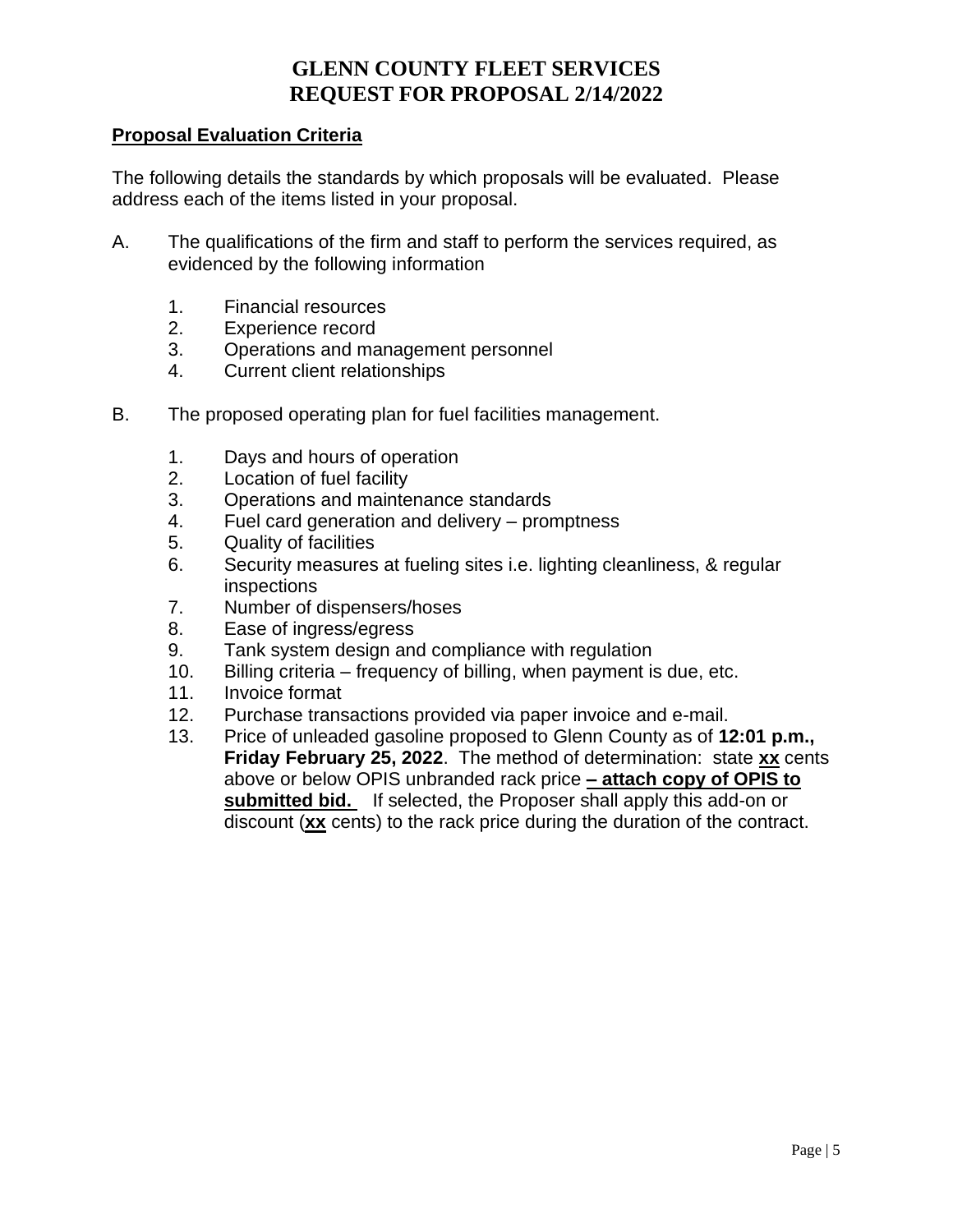**Proposal Format** – The general conditions and instructions for submission of proposals are:

A. Proposal shall be submitted to:

Brooks vonBargen, Fleet Operations Manager Glenn County General Services Agency Fleet Services Division 453 East Co. Rd. 49 ½ Willows, CA 95988

- B. Proposals must be received:
	- a. One Original and two (2) copies
	- b. Not later than **12:00 Noon, Friday February 25, 2022**.
- C. Glenn County reserves the right to reject any and all proposals, or any part thereof, received by reason of this request for proposal. The County is under no obligation to award a contract if, in its opinion, no suitable contractor can be determined.
- D. All submitted proposals remain the property of Glenn County.

#### **Exhibits to be Completed and Returned**

- A. Standard Glenn County Contract- Sample only
- B. Vendor Application
- C. W-9 Form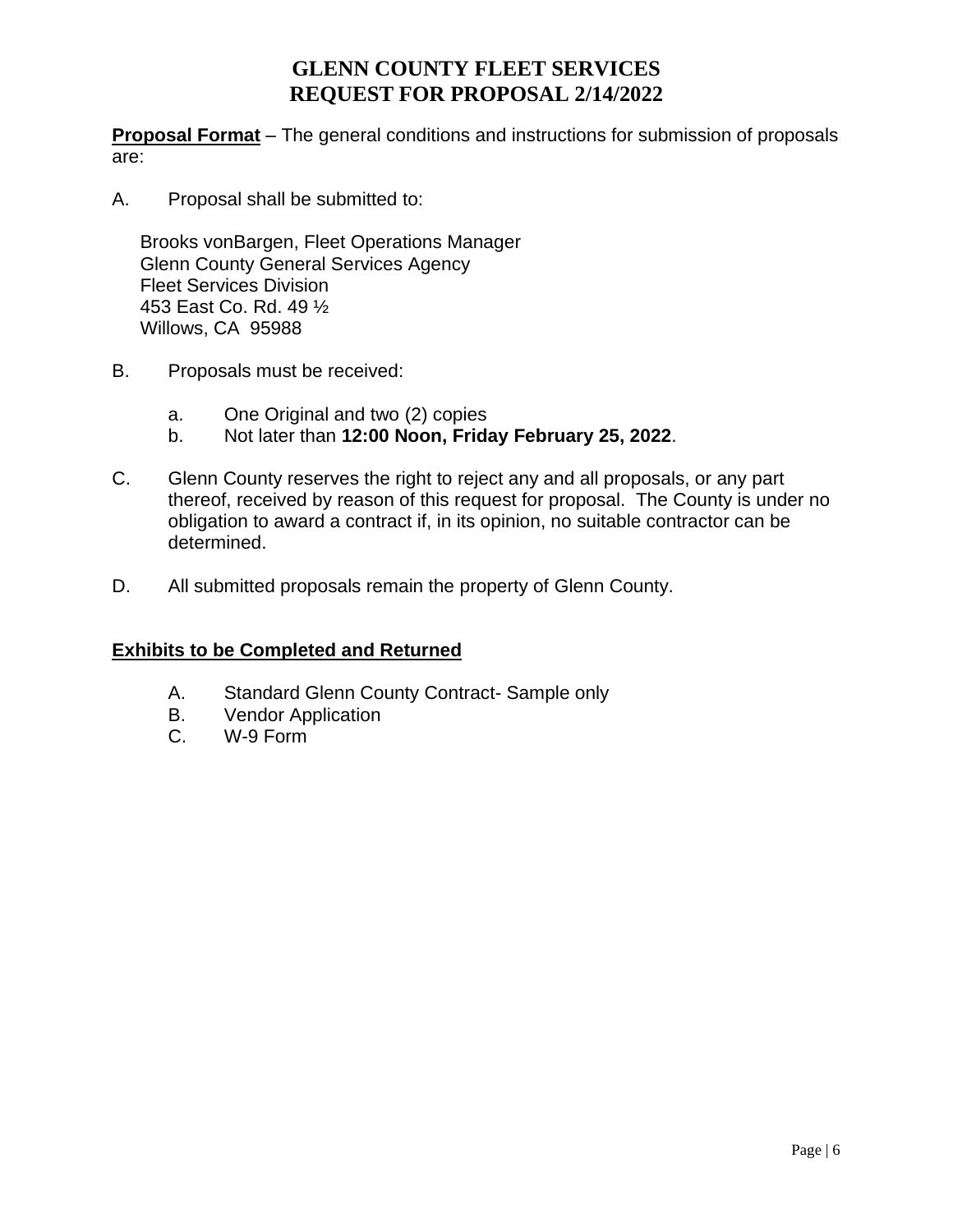#### **MASTER PURCHASE AGREEMENT COUNTY OF GLENN**

| Date:               |                                                                                                                                                                                |
|---------------------|--------------------------------------------------------------------------------------------------------------------------------------------------------------------------------|
| Vendor:             | <u> 1989 - Johann Barbara, martxa alemaniar a</u><br>the contract of the contract of the contract of the contract of the contract of                                           |
|                     | Tel: ________________________                                                                                                                                                  |
| County:             | County of Glenn<br>Department of _______________                                                                                                                               |
|                     | Willows, California 95988<br>Tel: _________________________                                                                                                                    |
| <b>Description:</b> | County's RFP/Notice Calling for Bids dated __________________________. Said<br>purchases shall be made as needed and shall be submitted through individual<br>Purchase Orders. |
| Cost:               | The total compensation payable under this agreement, inclusive of all expenses, shall not                                                                                      |
| Term:               |                                                                                                                                                                                |
|                     | Attachments: RFP/Notice Calling for Bids; Bid Form submitted by Vendor; and Bid Award Schedule.                                                                                |

I understand and agree to the terms set forth above and those contained in the General Terms and Conditions which is attached hereto and incorporated herein by this reference.

REPRESENTATIVE DATE VENDOR

APPROVED FOR CONTENT AND FUND AVAILABILITY

DEPARTMENT HEAD DATE GLENN COUNTY

APPROVED BY PURCHASING AGENT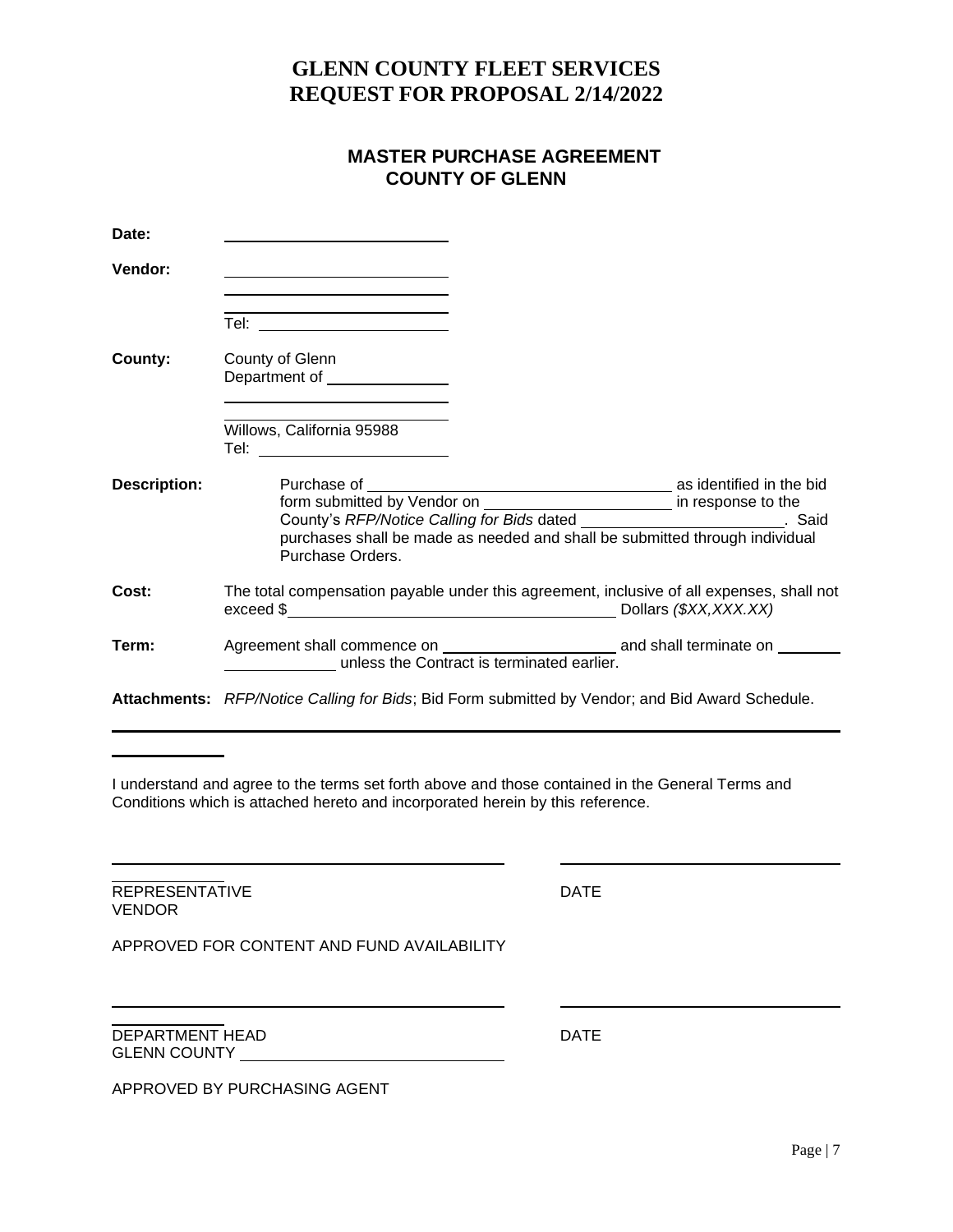SCOTT H. DE MOSS, PURCHASING AGENT DATE GLENN COUNTY ADMINISTRATIVE OFFICER

APPROVED AS TO FORM

WILLIAM J. VANASEK DATE COUNTY COUNSEL, COUNTY OF GLENN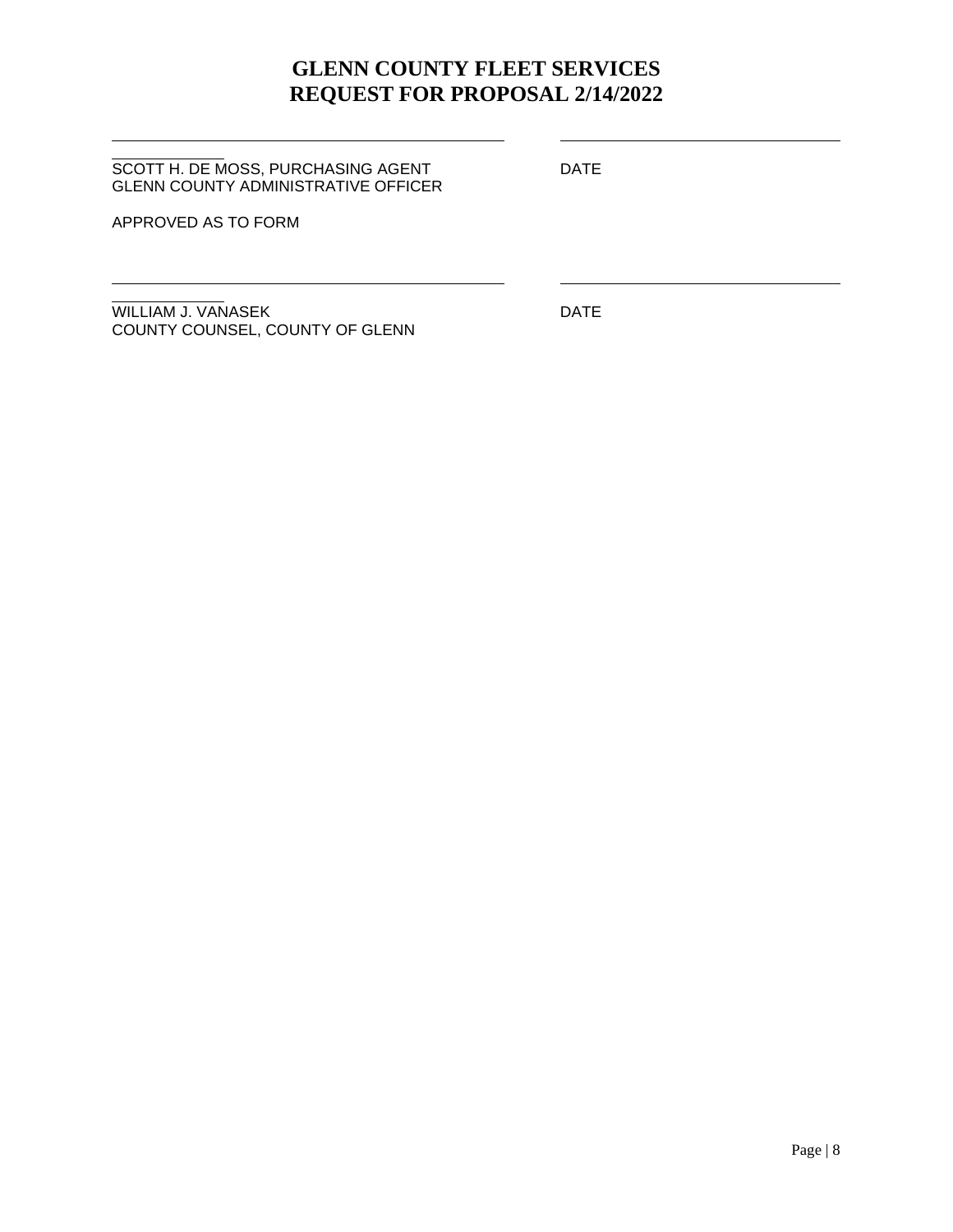#### **GENERAL TERMS AND CONDITIONS**

**Agreement.** Seller agrees that the only terms and conditions that are applicable to this contract are those issued by the County of Glenn, California, (County) and no other terms and conditions shall be binding upon the parties. Any additional or different terms or conditions offered by the Seller are hereby rejected. If a court of competent jurisdiction holds any part of this contract invalid, the balance shall retain its full force and effect. This Purchase Agreement, and any additional documents incorporated herein by reference, set forth the entire agreement between Seller and County.

**Artwork, Designs, etc.** (a) Upon completion or cancellation of this order, Seller shall return all designs, drawings, and blueprints (Artwork) that are furnished by the County for the production of the goods. Artwork shall not be used by the Seller in the production of materials for any third party without express written consent of the County. Artwork involves valuable property rights of County and shall be held confidential by Seller. (b) Unless otherwise agreed herein, at its own cost Seller shall supply all materials, equipment, tools and facilities to perform the work described herein. **Any materials, equipment, tools, artwork, designs, or other properties furnished by County or specifically paid for by County shall be County's property.** Any such property shall be used only in filling orders from County and may on demand be removed by County without charge. Seller shall use such property at its own risk and shall be responsible for all loss of or damage to the same while in Seller's custody. Seller shall at its cost store and maintain all such property in good condition and repair. County makes no warranties of any nature with respect to any property it may furnish to Seller hereunder.

Assignment. Seller shall not delegate or subcontract any duties or assign any rights or claims under the Purchase Agreement without County's prior written consent.

**Authorized Distributor.** Seller shall be an authorized distributor of the product he sells or he must be able to show substantial evidence that the product manufacturer will honor the manufacturer's warranty of the product when purchased by the County from the Seller. The County reserves the right to cancel this order if the manufacturer refuses to honor the product warranty.

**Backorders & Product Substitution.** The seller shall not backorder any item nor make any product substitution without prior written authorization from the Purchasing Division.

**Changes in Contract.** It is mutually understood and agreed that no alteration or variation of the terms of this contract shall be valid unless made in writing and signed by the County, and that no oral understandings or agreements not incorporated herein, and no alterations or variations of the terms hereof unless made in writing between the parties, shall be binding. The County will not compensate Seller for goods not authorized by written Change Order. The County shall have the right to revoke, amend, or modify this order at any time by issuance of a written Change Order. Seller's failure to respond within ten (10) days to a written Change Order shall constitute Seller's acceptance of the change without price or other adjustment.

**Compliance with Laws – Goods and Services.** All goods and services shall comply with all current federal, state, and other laws relative thereto, including but not limited by those set forth by the Occupational Safety and Health laws of this state. Seller further agrees to indemnify, defend, and hold the County harmless for any failure to so conform. If, in connection with the specified goods, Seller is required to comply with the Occupational Safety and Health's hazardous communications standard, SELLER SHALL PROVIDE COPIES OF APPLICABLE MATERIAL SAFETY DATA SHEETS (MSDS) AT THE TIME OF DELIVERY OF THE GOODS.

**Default by Seller/Breach of Contract.** The County reserves the right to cancel at any time, any or all items not delivered as directed and within the time specified. In case of default by Seller, the County may procure the goods or services from any source available and may charge the difference between the price named in the contract or Purchase Agreement and the actual cost thereof to the Seller.

**Delivery - Time is of the Essence.** Time is of the essence of this contract and failure to deliver the goods or services specified herein shall be a material breach of this contract. If Seller cannot deliver the goods within the specified time, Seller shall promptly notify County of the earliest possible date for delivery. Notwithstanding such notice, County may terminate this order or any part thereof without liability except for goods previously delivered and accepted. County's receipt or acceptance of all or part of a nonconforming delivery shall not constitute a waiver of any claim, right or remedy County has under this order or applicable law.

**F.O.B. Point and Title.** The F.O.B. point for this order shall be "F.O.B. Destination" unless otherwise shown on the face of this Purchase Agreement. Except as otherwise expressly provided herein, title to and risk of loss on all items shipped by Seller, or his agent, shall pass to the County upon the County's inspection and acceptance of such items at the County's premises. Supplier warrants that all articles, materials, and work are free and clear of all liens and encumbrances whatsoever, and that Supplier has a good and marketable title to same, and Seller agrees to hold County free and harmless against any and all claimants to said article, material, or work. Transportation charges shall be prepaid by the Seller and added to the invoice. THE ORIGINAL FREIGHT BILL MUST BE ATTACHED TO THE SHIPMENT. No charges for transportation, containers, packing, handling, or inside delivery will be allowed unless specifically stated in the Purchase Agreement.

**Force Majeure.** Neither party to the Purchase Agreement shall be held responsible for delay or default caused by fire, riot, acts of God, and/or war which is beyond that party's reasonable control. County may terminate the Purchase Agreement upon written notice after determining such delay or default will reasonably prevent successful performance of the order.

**Hold Harmless.** Seller shall indemnify, defend, and hold harmless the County, and its officers, officials, employees and agents, from and against any and all claims asserted, liability, loss damage, expense, costs, including without limitation costs and fees of litigation, of every nature arising out of, directly or indirectly, or in connection with this contract or the acts or omissions of Seller, Seller's subcontractors, employees, representatives, agents and invitees including, but not limited to, performance of the work hereunder or failure to comply with any of the obligations contained herein, except such loss or damage which was caused by the established active negligence of County or the established sole negligence or willful misconduct of County, its officers, officials, employees and agents. Said indemnification and hold harmless provisions shall be in full force and effect regardless of whether or not there shall be insurance policies covering and applicable to such liability, loss, damage, expense or cost. The Seller agrees that the use of any public streets and improvements that are part of or subject to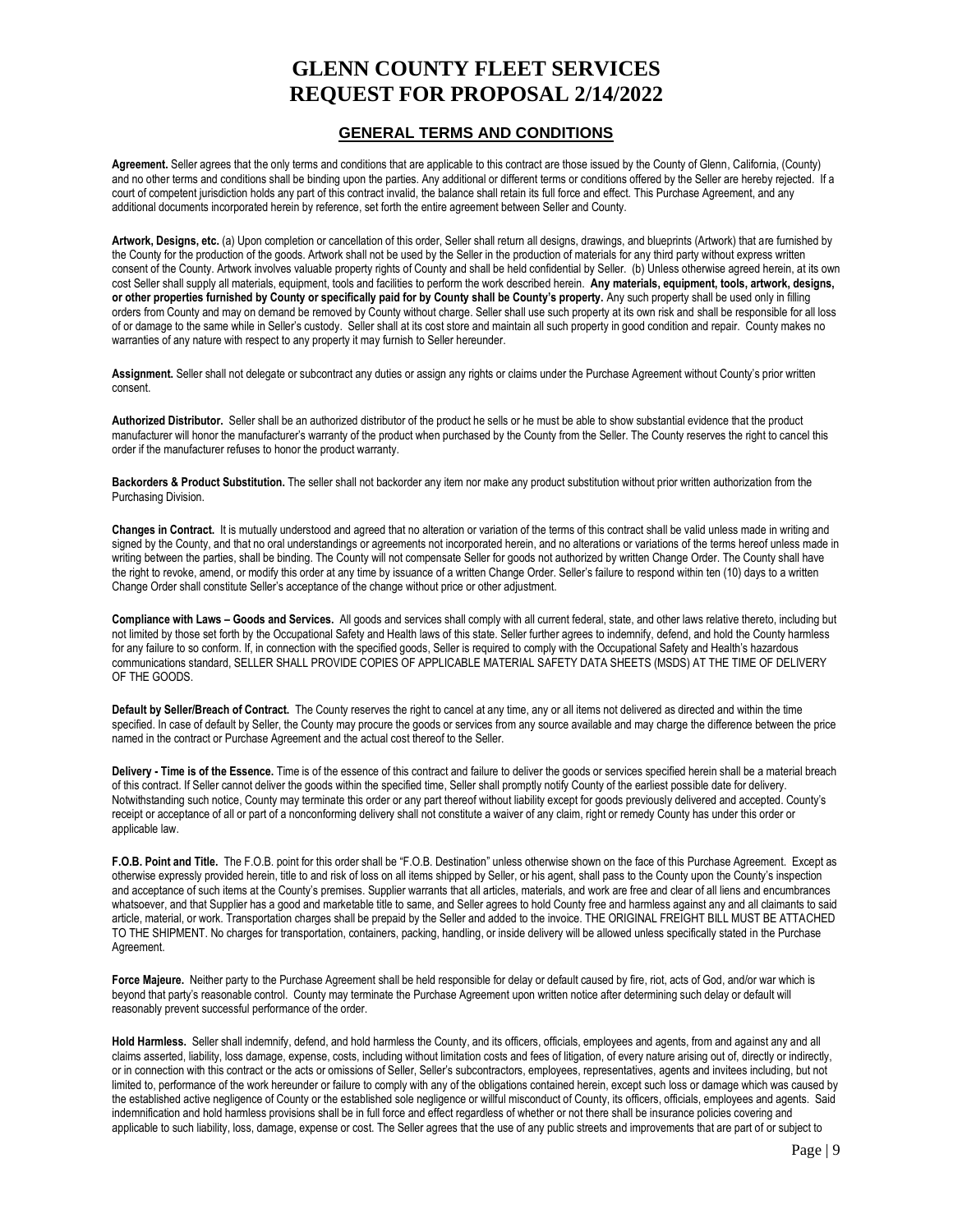this contract shall be at all times, before final acceptance by the County, the sole and exclusive risk of Seller. The Seller further specifically agrees that he shall indemnify and hold County free of any liability for any accident, loss, or damage to the work that is the subject of this contract before its completion and acceptance by the County.

**Inspection, Testing, & Approval.** Goods shall be received subject to County inspection, testing, approval, and acceptance at County premises notwithstanding any prior payment for such goods. Goods rejected by County as not conforming may be returned to Seller at Seller's risk and expense, and shall not be replaced by Seller without written authorization from County. Substitutions are not permitted except upon specific written authorization of County.

**Insurance.** When specified herein and/or when specified by bid or quote documents that are incorporated herein by reference, maintenance of required insurance coverage is a material element of this contract and failure to maintain or renew coverage or to provide evidence of renewal shall be a material breach of this contract.

**Invoice.** Seller shall bill the County in arrears after goods have been shipped and work has been performed. Invoice each Purchase Agreement separately, and the Purchase Agreement number must appear on all invoices and packing slips. Items on this Purchase Agreement must not be billed with those on other Purchase Agreements. Goods shall be itemized as shown on this order, and tax must be shown as a separate line item. Out-of-state Sellers must indicate their State of California Use Tax Permit number when collecting tax. Mail one original invoice to: County of Glenn, Purchasing, 525 W. Sycamore Street, Suite B1, Willows, CA 95988.

Law and Venue. This contract has been negotiated and executed in the State of California and shall be governed by and construed under the laws of the State of California. In the event of any legal action to enforce or interpret this agreement, the sole and exclusive venue shall be a court of competent jurisdiction located in *Glenn County, California*, and the parties hereto agree to and do hereby submit to the jurisdiction of such court.

**Packaging, Packing Materials, and Manner of Shipping.** Goods shall be packaged, marked, and otherwise prepared for shipment by Seller in suitable containers, in accordance with sound commercial practices.

Packing Slip. All shipments of goods shall be accompanied by a packing slip identifying the Seller and describing the goods and quantity shipped.

Patent Indemnity. Seller agrees to hold harmless and fully indemnify the County of Glenn, California, its officers, agents, servants, and employees from all damages or claims for damages, and costs or expenses in law or equity, including costs and expenses incurred, for the use of any invention or discovery and for the infringement of any Letters Patent, not including liability arising pursuant to Section 183 U.S. Code, Title 35 (1952), prior to issuance of Letters Patent, occurring in the performance of this order or arising by reason of the use or disposal by or for the account of the County of items manufactured or supplied under this order.

Payment. Payment terms for this order shall be net 30 days unless otherwise specified herein.

Payment Terms. Payment terms shall be net thirty- (30) days from the date of receipt of invoice or acceptance of goods, whichever occurs last. If County is entitled to a cash discount, the period of computation shall commence on the date of receipt of invoice or acceptance of goods by County, whichever occurs last. Delay caused by correction of errors and omissions shall extend the discount period and shall be just cause for withholding settlement without loss of cash discount by County. County may set off any amount owed by Seller to County against any amount owed by County to Seller under the Purchase Agreement. County shall endeavor to pay each invoice within thirty- (30) days, but shall not be responsible to Seller for additional charges, interest, or penalties due to failure to pay within that period.

Permits, Licenses, and Other Requirements. (A) Seller shall comply with all applicable existing and future governmental laws, municipal ordinances, codes, rules, regulations, programs, plans and orders in the performance of the Purchase Agreement. (B) Seller shall be in full compliance with all permit or licensing requirements in connection with the manufacture, sale, shipment, and/or installation of the goods specified in the Purchase Agreement.

**Prices.** All prices shall be as stated in the Purchase Agreement and are firm and not subject to escalation.

**Quantities.** Seller shall deliver the exact quantities specified in the Purchase Agreement. County reserves the right to reject incomplete deliveries and to return at Seller's risk and expense excess quantities delivered.

**Rejection of Disclaimers of Warranties**. THE COUNTY OF GLENN, CALIFORNIA, REJECTS ANY DISCLAIMER BY SELLER OF ANY WARRANTY, STANDARD, IMPLIED OR EXPRESS UNLESS SPECIFICALLY AGREED TO ON THE FACE OF THIS PURCHASE AGREEMENT, INCLUDING WARRANTIES OF MERCHANTABILITY AND FITNESS FOR A PARTICULAR PURPOSE.

Severability. If any provision of the Purchase Agreement is declared by a court to be illegal or in conflict with any law, the validity of the remaining terms and conditions shall not be affected; and the rights and obligations of the parties shall be construed and enforced as if the Purchase Agreement did not contain the particular provision held to be invalid.

**Shipping and Handling Charges.** No shipping, transportation, or handling charges will be allowed unless specified on the face of this order (see "FOB Point and Title" above.)

**Taxes.** This order is subject to California Sales Tax. The County is exempt from Federal Excise Tax and will provide an exemption certificate upon request.